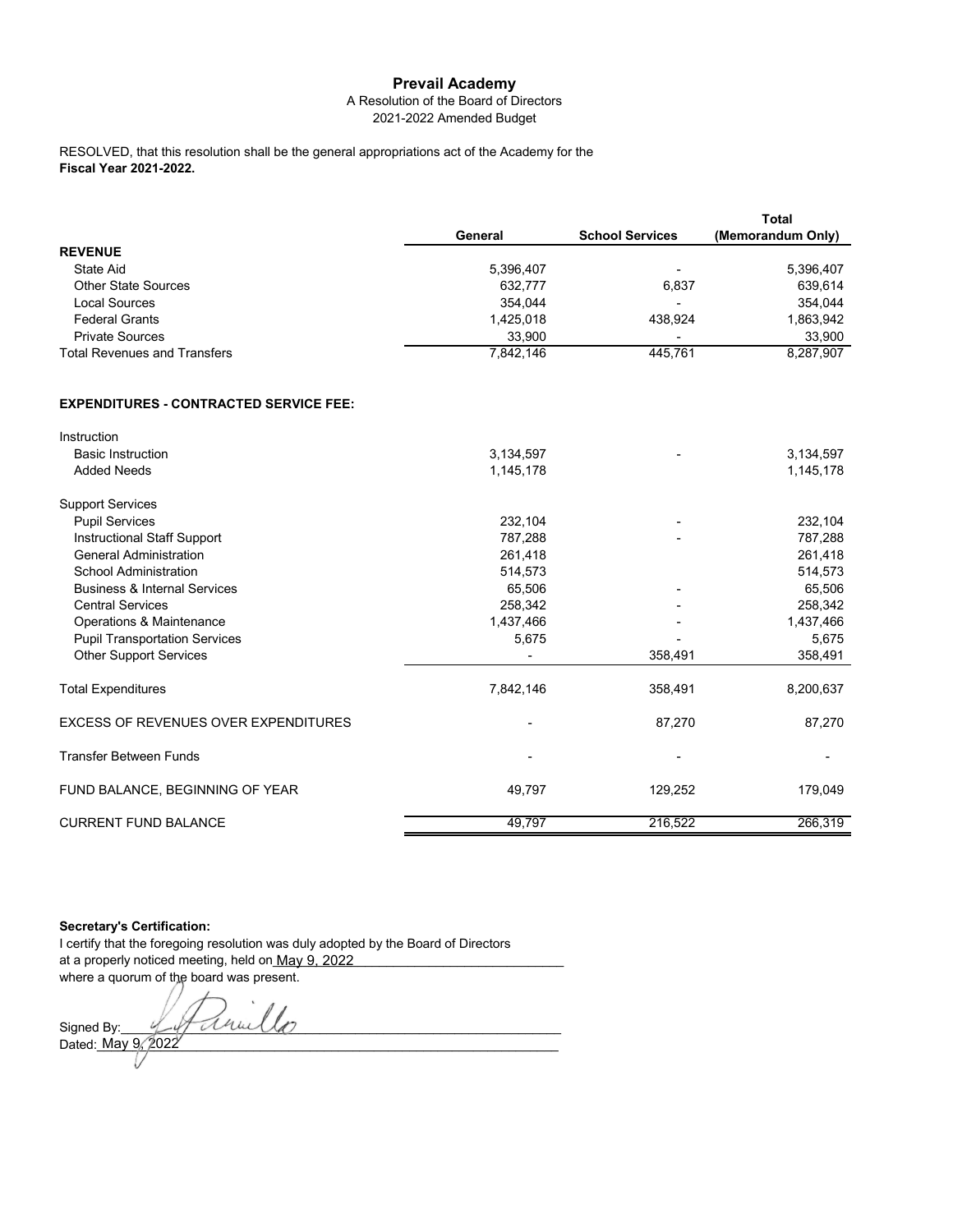# **Prevail Academy**

2021-2022 Amended Budget Detail

|                                                                                                  | 2021-2022<br><b>ANNUAL BUDGET</b><br>(AMENDED) | <b>COVID FUNDS</b><br><b>ANNUAL BUDGET</b><br>(AMENDED) | <b>EXCLUDING COVID FUNDS</b><br><b>ANNUAL BUDGET</b><br>(AMENDED) |
|--------------------------------------------------------------------------------------------------|------------------------------------------------|---------------------------------------------------------|-------------------------------------------------------------------|
| <b>General Fund</b>                                                                              |                                                |                                                         |                                                                   |
| <b>REVENUE</b>                                                                                   |                                                |                                                         |                                                                   |
| State Aid<br><b>Revenue from State Sources</b>                                                   | 5,396,407<br>632,777                           |                                                         | 5,396,407                                                         |
| Revenue from Local Sources                                                                       | 354,044                                        |                                                         | 632,777<br>354,044                                                |
| Restricted-Federal 'Pass thru' Grants - Title I                                                  | 299,350                                        |                                                         | 299,350                                                           |
| Restricted-Federal 'Pass thru' Grants - Title II                                                 | 42,460                                         |                                                         | 42,460                                                            |
| Restricted-Federal 'Pass thru' Grants - Title IV<br>Restricted-Federal 'Pass thru' Grants - IDEA | 19,385<br>132,580                              |                                                         | 19,385<br>132,580                                                 |
| Restricted-Federal 'Pass thru' Grants - CRF                                                      | 18,635                                         | 18,635                                                  |                                                                   |
| Restricted-Federal 'Pass thru' Grants - GEER                                                     | 30,150                                         | 30,150                                                  |                                                                   |
| Restricted-Federal 'Pass thru' Grants - ESSER                                                    | 882,458                                        | 882,458                                                 |                                                                   |
| Revenue from Private Sources<br><b>Total Revenue &amp; Other Transactions</b>                    | 33,900<br>7,842,146                            | 931,243                                                 | 33,900<br>6,910,903                                               |
| <b>EXPENDITURES</b>                                                                              |                                                |                                                         |                                                                   |
| <b>Basic Instruction</b>                                                                         |                                                |                                                         |                                                                   |
| Salaries, Taxes, & Benefits                                                                      | 2,590,416                                      | 546,174                                                 | 2,044,242                                                         |
| <b>Local Meetings</b>                                                                            | 7,010                                          |                                                         | 7,010                                                             |
| Printing and Binding                                                                             | 27,550                                         |                                                         | 27,550                                                            |
| <b>Teaching Supplies</b><br><b>Textbooks</b>                                                     | 216,151<br>38,602                              | 117,979                                                 | 98,172<br>38,602                                                  |
| Software & Equipment                                                                             | 1,275                                          |                                                         | 1,275                                                             |
| <b>Equipment Lease</b>                                                                           | 36,248                                         |                                                         | 36,248                                                            |
| Dues/Memberships                                                                                 | 4,080                                          |                                                         | 4,080                                                             |
| Field trips<br><b>Contracted Services</b>                                                        | 15,400<br>158,705                              | 128,287                                                 | 15,400<br>30,418                                                  |
| <b>Employment Expenses</b>                                                                       | 1,560                                          |                                                         | 1,560                                                             |
| Finger Printing & Background Checks                                                              | 2,600                                          |                                                         | 2,600                                                             |
| <b>Board Funds</b>                                                                               | 35,000                                         |                                                         | 35,000                                                            |
| <b>Total - Basic Instruction</b>                                                                 | 3,134,597                                      | 792,440                                                 | 2,342,157                                                         |
| <b>Added Needs</b>                                                                               |                                                |                                                         |                                                                   |
| <b>Compensatory Education</b>                                                                    |                                                |                                                         |                                                                   |
| Salaries, Taxes, & Benefits<br><b>Teaching Supplies</b>                                          | 569,151<br>72,008                              |                                                         | 569,151<br>72,008                                                 |
| <b>Subtotal - Compensatory Education</b>                                                         | 641,159                                        | $\blacksquare$                                          | 641,159                                                           |
|                                                                                                  |                                                |                                                         |                                                                   |
| <b>Special Education</b>                                                                         |                                                |                                                         |                                                                   |
| Salaries, Taxes, & Benefits<br><b>Local Meetings</b>                                             | 450,993<br>375                                 | 15,562                                                  | 435,431<br>375                                                    |
| Workshops and Conferences                                                                        | 1,116                                          |                                                         | 1,116                                                             |
| <b>Teaching Supplies</b>                                                                         | 2,380                                          |                                                         | 2,380                                                             |
| Software & Equipment                                                                             | 770                                            |                                                         | 770                                                               |
| <b>Indirect Costs</b><br><b>Subtotal - Special Education</b>                                     | 48,385<br>504,019                              | 15,562                                                  | 48,385<br>488,457                                                 |
| <b>Total - Added Needs</b>                                                                       | 1,145,178                                      | 15,562                                                  | 1,129,616                                                         |
| <b>Pupil Services</b>                                                                            |                                                |                                                         |                                                                   |
| Occupational Therapist Services                                                                  | 33,741                                         |                                                         | 33,741                                                            |
| <b>Psychological Services</b>                                                                    | 34,121                                         |                                                         | 34,121                                                            |
| Speech Pathology                                                                                 | 112,459                                        |                                                         | 112,459                                                           |
| Social Work Services<br><b>Total - Pupil Services</b>                                            | 51,783<br>232,104                              |                                                         | 51,783<br>232,104                                                 |
|                                                                                                  |                                                |                                                         |                                                                   |
| <b>Instructional Staff Support</b>                                                               |                                                |                                                         |                                                                   |
| Salaries, Taxes, & Benefits                                                                      | 466,913                                        | 15,514                                                  | 451,399                                                           |
| Workshops and Conferences<br>Improvement of Instruction                                          | 6,265<br>110,981                               |                                                         | 6,265<br>110,981                                                  |
| Professional Development                                                                         | 94,586                                         |                                                         | 94,586                                                            |
| Library Books                                                                                    | 4,000                                          |                                                         | 4,000                                                             |
| Library                                                                                          | 450                                            |                                                         | 450                                                               |
| Technology<br>Special Education                                                                  | 59,006<br>28,552                               |                                                         | 59,006<br>28,552                                                  |
| <b>Recess Aides</b>                                                                              | 16,535                                         |                                                         | 16,535                                                            |
| <b>Total - Instructional Staff Support</b>                                                       | 787,288                                        | 15,514                                                  | 771,774                                                           |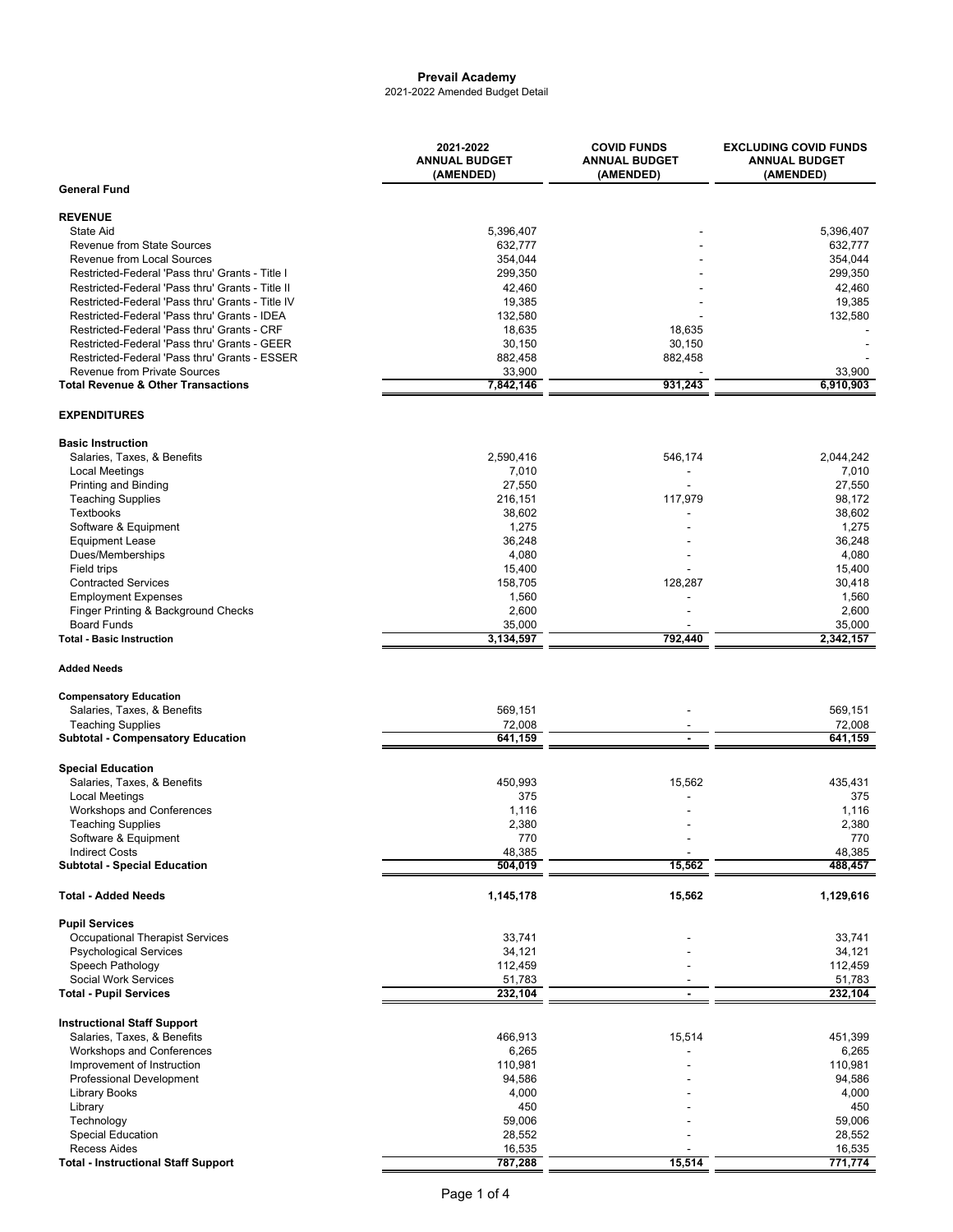## **General Administration**

| <b>Board of Education</b>                                   |                    |                          |                    |
|-------------------------------------------------------------|--------------------|--------------------------|--------------------|
| <b>Board of Education Administration</b>                    | 34,766             |                          | 34,766             |
| Legal Fees                                                  | 7,250              |                          | 7,250              |
| Audit                                                       | 12,103             |                          | 12,103             |
| Travel & Expense Staff                                      | 500                |                          | 500                |
| Insurance                                                   | 10,800             |                          | 10,800             |
| Subtotal - Board of Education                               | 65,419             | ä,                       | 65,419             |
| <b>Executive Administration</b>                             |                    |                          |                    |
|                                                             |                    |                          |                    |
| <b>Executive Administration</b>                             | 42,469             |                          | 42,469             |
| Oversight Fee<br><b>Subtotal - Executive Administration</b> | 153,530<br>195,999 |                          | 153,530<br>195,999 |
|                                                             |                    | $\blacksquare$           |                    |
| <b>Grant Procurement</b>                                    |                    |                          |                    |
| <b>Grant Procurement</b>                                    |                    |                          |                    |
| <b>Subtotal - Grant Procurement</b>                         | $\sim$             | $\blacksquare$           |                    |
|                                                             |                    |                          |                    |
| <b>Total - General Administration</b>                       | 261,418            |                          | 261,418            |
| <b>School Administration</b>                                |                    |                          |                    |
| <b>Office of the Principal</b>                              |                    |                          |                    |
| Salaries, Taxes, & Benefits                                 | 224,683            | 1,250                    | 223,433            |
| <b>Local Meetings</b>                                       | 7,725              |                          | 7,725              |
| Workshops and Conferences                                   | 5,198              |                          | 5,198              |
| Mailing                                                     | 5,220              |                          | 5,220              |
| Printing & Binding                                          | 1,950              |                          | 1,950              |
| <b>Office Supplies</b>                                      | 5,800              |                          | 5,800              |
| Dues/Memberships                                            | 3,500              |                          | 3,500              |
| Advertising                                                 | 82,175             |                          |                    |
| <b>Contracted Services</b>                                  |                    |                          | 82,175<br>2,060    |
|                                                             | 2,060              |                          |                    |
| <b>Bank Charges</b>                                         | 640                |                          | 640                |
| <b>Indirect Costs</b>                                       | 40,852             | 31,879                   | 8,972              |
| Subtotal - Office of the Principal                          | 379,803            | 33,129                   | 346,673            |
| <b>Other School Administration</b>                          |                    |                          |                    |
| Admissions & Other Administrative Support                   | 104,950            |                          | 104,950            |
| Salaries, Taxes, & Benefits                                 | 26,450             |                          | 26,450             |
| <b>Local Meetings</b>                                       | 500                |                          | 500                |
| Workshops and Conferences                                   | 370                |                          | 370                |
| Printing & Binding                                          | 2,500              | ٠                        | 2,500              |
| Subtotal - Other School Administration                      | 134,770            | $\blacksquare$           | 134,770            |
|                                                             |                    |                          |                    |
| <b>Total - School Administration</b>                        | 514,573            | 33,129                   | 481,443            |
| <b>Business &amp; Internal Services</b>                     |                    |                          |                    |
| <b>Fiscal Services</b>                                      | 63,086             |                          | 63,086             |
| <b>Internal Distribution Services</b>                       | 2,420              |                          | 2,420              |
| <b>Total - Business &amp; Internal Services</b>             | 65,506             | $\blacksquare$           | 65,506             |
|                                                             |                    |                          |                    |
| <b>Central Services</b>                                     |                    |                          |                    |
| <b>Information Services</b>                                 | 28,071             |                          | 28,071             |
| <b>Staff/Personnel Services</b>                             | 110,232            |                          | 110,232            |
| <b>Data Processing Services</b>                             | 85,010             |                          | 85,010             |
| <b>Other Central Services</b>                               | 35,029             |                          | 35,029             |
| <b>Total - Central Services</b>                             | 258,342            | ä,                       | 258,342            |
| <b>Operations &amp; Maintenance</b>                         |                    |                          |                    |
|                                                             | 14,249             |                          | 14,249             |
| Internal Building Services                                  | 2,715              |                          | 2,715              |
| Telephone                                                   |                    |                          |                    |
| Heat<br>Electric                                            | 11,675             |                          | 11,675             |
|                                                             | 45,700             |                          | 45,700             |
| Sewer                                                       | 10,400             |                          | 10,400             |
| Waste & Trash Disposal                                      | 5,700              |                          | 5,700              |
| <b>Building Maintenance &amp; Repair</b>                    | 237,815            | 4,615                    | 233,200            |
| Equipment Maintenance & Repair                              | 5,820              |                          | 5,820              |
| Lease of Building                                           | 940,000            |                          | 940,000            |
| Lease of Equipment                                          | 5,458              |                          | 5,458              |
| Supplies                                                    | 7,499              | 7,499                    |                    |
| <b>Equipment Purchases</b>                                  | 67,359             | 55,409                   | 11,950             |
| Liability Insurance                                         | 1,500              | $\overline{\phantom{a}}$ | 1,500              |
| <b>Property Taxes</b>                                       | 55,748             | $\overline{a}$           | 55,748             |
| Property Insurance                                          | 14,200             |                          | 14,200             |
| Safety & Security                                           | 11,628             | 7,075                    | 4,553              |
| <b>Total - Operations &amp; Maintenance</b>                 | 1,437,466          | 74,598                   | 1,362,868          |